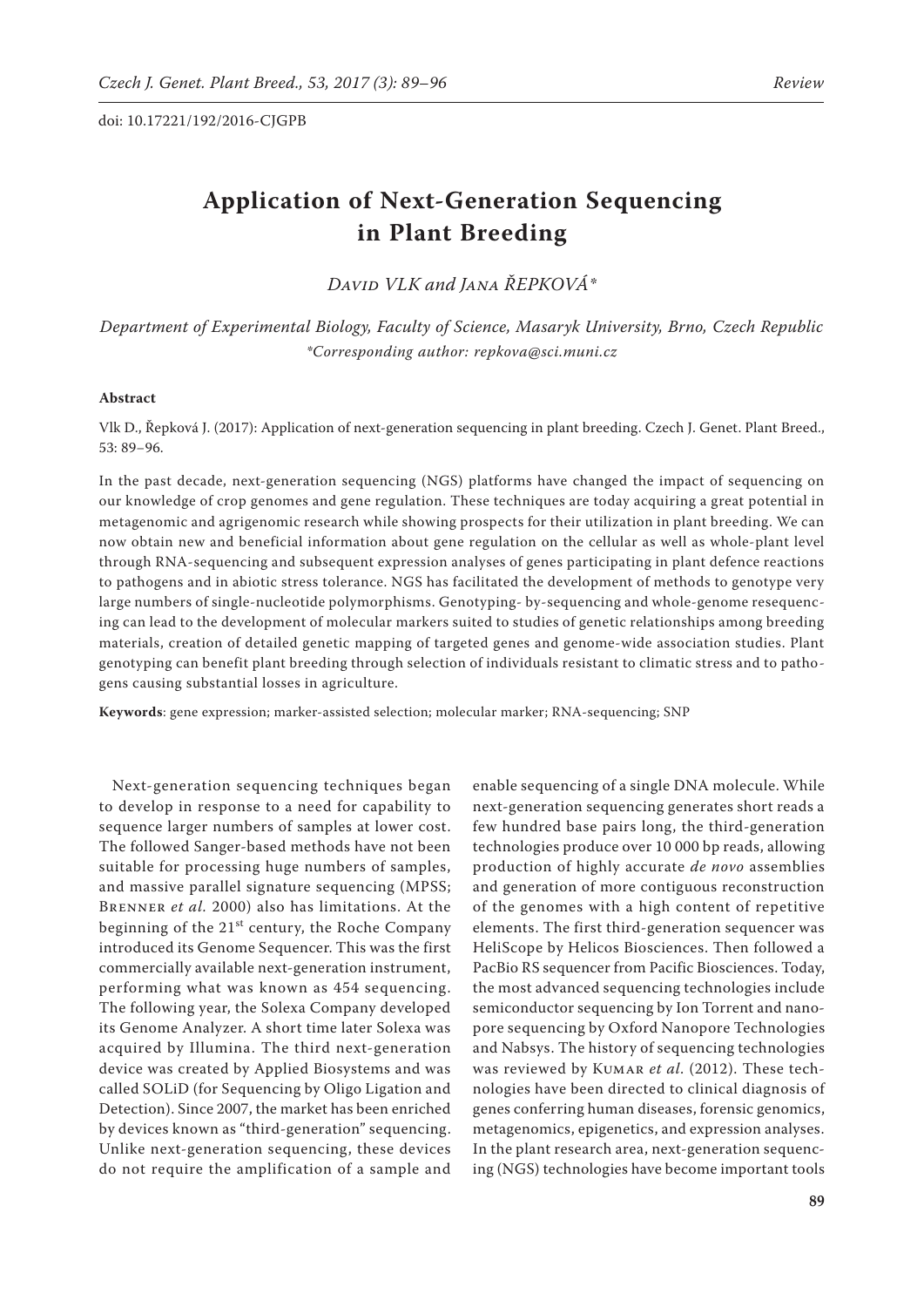for assembly of crop reference genomes, transcriptome sequencing for the study of gene expression, whole-genome molecular marker development, and identification of markers in known-function genes. Some of these have become useful in the breeding of various crops.

# **Reference genomes**

Recent sequencing projects have expended a tremendous amount of effort to sequence more complex genomes. The plant genomes consist of high content of repetitive elements due to the high copy number and amplifying nature of transposable elements with frequent segmental or tandem duplication. Ploidy is another challenge for sequencing projects, and results are dependent on many aspects, such as autopolyploid or allopolyploid character of the genome or the age of ploidization event. This complexity of the genomes had been a problem for a long time and it needed to be reduced involving sequencing library with partial representation of the genome using restriction enzymes or capturing sequences without enzyme digestion (RAY & SATYA 2014). Many projects aimed to generate reference genome sequences for the species of interest. A reference genome sequence is an important tool for exploring genome structure and function, as well as to guide the genome assembly of closely related species. Moreover, the availability of reference genome sequences enables the mining of large amounts of molecular markers and candidate genes. Resequencing projects are more suited to pre-breeding activities and are directed to identifying genomic variations while inferring information about useful polymorphisms. To date, approximately 100 plant species have been sequenced into draft genome sequences.

## **Transcriptome research**

RNA-sequencing (RNA-seq) is a relatively new method for both quantifying and mapping transcriptomes, which uses recently developed deepsequencing technologies. This approach consists of converting RNA molecules to a library of cDNA fragments with adaptors, these fragments are sequenced, and the resulting reads are either aligned to a reference genome, or assembled *de novo* (Wang *et al.* 2009b). RNA-seq is used to obtain expressed sequence data in a specific tissue within a defined time. Moreover, this is possible for species even without a reference genome (Novaes *et al.* 2008). *De novo* transcriptome assembly using NGS data is an attractive option for the study of large and complex genomes. Roche technology was successfully used in sequencing a series of non-model plants, for instance in comparative sequencing of transcripts from two olive trees during fruit development (*Olea europaea* L.; Alagna *et al.* 2008) and in transcriptome analysis of the bread wheat cultivar Yunong 201 (*Triticum aestivum* L.; Zhang *et al.* 2016). In addition to Sanger sequencing technique associated with the identification of expressed sequence tags (EST; Swarbreck *et al.* 2011), Illumina technology is generally useful for its better coverage of plant transcriptomes.

Data acquired by RNA-seq are universal. Furthermore, they can be used in gene characterization (Dassanayake *et al.* 2009) and molecular marker development (Trick *et al.* 2009).

There are tools that provide user-friendly interfaces for gene discovery in *de novo* transcriptomes, such as Trapid (Van Bel *et al.* 2013) and TrinotateWeb (http:// trinotate.github.io). Kamei *et al*. (2016) developed a tool that enables molecular breeders even without extensive bioinformatics knowledge to efficiently study *de novo* transcriptome data from any crop (Orphan Crop Browser; http://www.bioinformatics.nl) with a large and complex genome. They used that tool to identify the putative orthologues of 17 known lignin biosynthetic genes from maize and sugarcane in the orphan crop *Miscanthus sinensis* Andersson.

# **Identification of expressed genes**

NGS technologies and RNA-seq enable the study of gene expression, which is becoming an important tool for plant breeding and identification of genes of interest conferring defence mechanisms against biotic and abiotic stresses. A study focused upon the pathogen *Puccinia striiformis* f.sp. *tritici* Erikss., which causes extensive damage in wheat, used RNAseq to find genes encoding effector proteins and which may be useful in breeding wheat varieties resistant to this pathogen (Garnica *et al.* 2013). A number of genes associated with phases of development were identified in the transcriptome analyses of cucumber (*Cucumis sativus L.*) using 454 sequencing (ANDO *et al.* 2012). Nigam *et al*. (2014) used a combination of microarray and Roche technology to identify genes and their products associated with the quality of cotton fibre.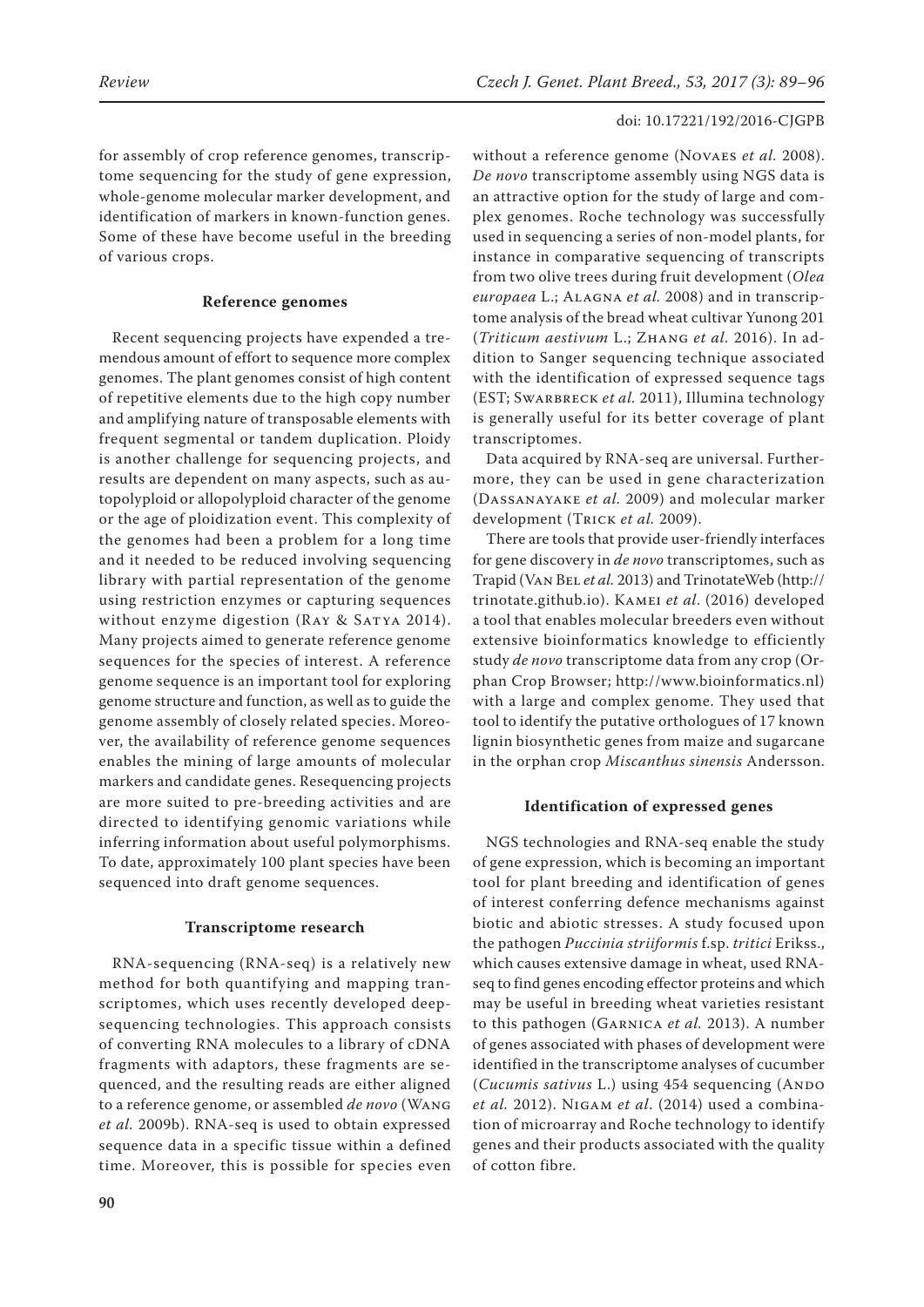To identify genes responsible for drought tolerance, Tang *et al.* (2013) used Roche's 454-GS FLX System in an RNA-seq analysis of *Populus euphratica* Oliv., which grows in arid or semiarid regions. Similarly, a transcriptome of red clover (*Trifolium pratense* L.) was sequenced using Illumina technology and genes responsible for drought tolerance were discovered. Thus, three metabolites (pinitol, proline, and malate) whose concentrations increased in leaves as an impact of drought stress were identified (YATES et al. 2014). Soil salinity is becoming a major problem in many regions and, therefore, several studies have been directed to discovering a molecular mechanism of salt tolerance in plants. Such a mechanism was ascertained for example in soybean (*Glycine max* /L./ Merr.; Fan *et al.* 2012), cotton (*Gossypium aridum* Rose & Standl; Xu *et al*. 2013a), and the halophyte turf grass *Sporobolus virginicus* (L.) Kunth (Yamamoto *et al*. 2015). In addition, Illumina technology was used to identify genes responsible for copper tolerance (Wang *et al.* 2015) and for metabolism-based herbicide resistance in *Lolium rigidum* Gaudin (Gaines *et al.* 2014). In the context of studying plant development, Illumina technology was used in a whole-genome study exploring the function of plant-specific NAC transcription factor family during development and dehydration stress in soybean (Le *et al*. 2011).

In addition to Roche and Illumina technology, Ion Torrent was used in transcriptome analysis of finger millet (*Eleusine coracana* L.), which is a hardy cereal known for its tolerance to salinity, drought, and diseases (Rahman *et al.* 2014). This technology was further utilized in transcriptome profiling of Jatropha roots (*Jatropha curcas* L.) to elucidate molecular responses to waterlogging (Juntawong *et al*. 2014). Finally, SMRT technology by Pacific Biosciences was used in studying the interaction of the bacterial pathogen *Xanthomonas oryzae* pv. *oryzicola*  and its host, *Oryza sativa* L., using whole-genome sequencing of the pathogen and RNA-sequencing of the attacked host (Wilkins *et al*. 2015).

## **Study of epigenetic regulation**

Epigenetic changes are responsible for alternations in gene regulation. Epigenetics includes some stable changes in the structure of proteins (prions), expression of small RNAs, and modification of chromatins (i.e. DNA methylation and adjustment of histone tails like in the cases of acetylation, methylation, ubiquitination, and phosphorylation).

Traditional methods for studying epigenetics comprise methylation-sensitive restriction enzymes, antibodies specific to 5-methylcytosine, and bisulphite conversion. These have been coupled with microarray-based methods enabling the genome-wide analysis of DNA methylation (ChIP-chip method; BUCK & LIEB 2004). The emergence of NGS brought a breakthrough for studying epigenetics, and these technologies have become important tools for ChIPseq when high coverage of sequence reads is required.

Illumina technology was used in an extensive study of organ-specific epigenetic modifications and their impacts on mRNA and sRNA in maize (Wang *et al*. 2009a). An analysis of methylated regions in the tomato genome was performed by the combined technique of bisulphite conversion and Illumina sequencing, whereby it was demonstrated that epigenetic regulation along with hormonal treatment controls the ripening of tomato fruits (Zhong *et* 

*al*. 2013). Small (~25 nt) endogenous RNAs known as micro RNAs (miRNAs) have emerged as key post-transcriptional regulators in eukaryotic gene expression. They appear to be the principal regulators of development and various stress responses. The majority of miRNAs are highly conserved and complementary with the target mRNAs. In plants, these sites are mostly in coding regions and less frequently in the 5' untranslated region. Several approaches can be used for the identification and verification of miRNAs. *In silico*  prediction based on conserved sequences and secondary structures is commonly used, and these fast and low-cost methods have been successfully applied in rice (BONNET et al. 2004). Another possibility is to create miRNA libraries and to follow this with cloning and sequencing, but this approach is limited by the low expression of these molecules, which is moreover time- and tissue-specific.

Using Illumina technology, the identification of potential cadmium-responsive miRNAs and their target genes in radish (*Raphanus sativus* L.) roots has been performed (Xu *et al*. 2013b). SMRT technology by Pacific Biosciences was used with the aim of identifying circular RNAs using transcriptome analysis. These molecules play an important role in the function of miRNA and transcriptional control because they act as competitive endogenous RNA and as positive and negative regulators also of their parent genes (Lu *et al.* 2015).

Recent studies have revealed another important regulatory mechanism represented by long non-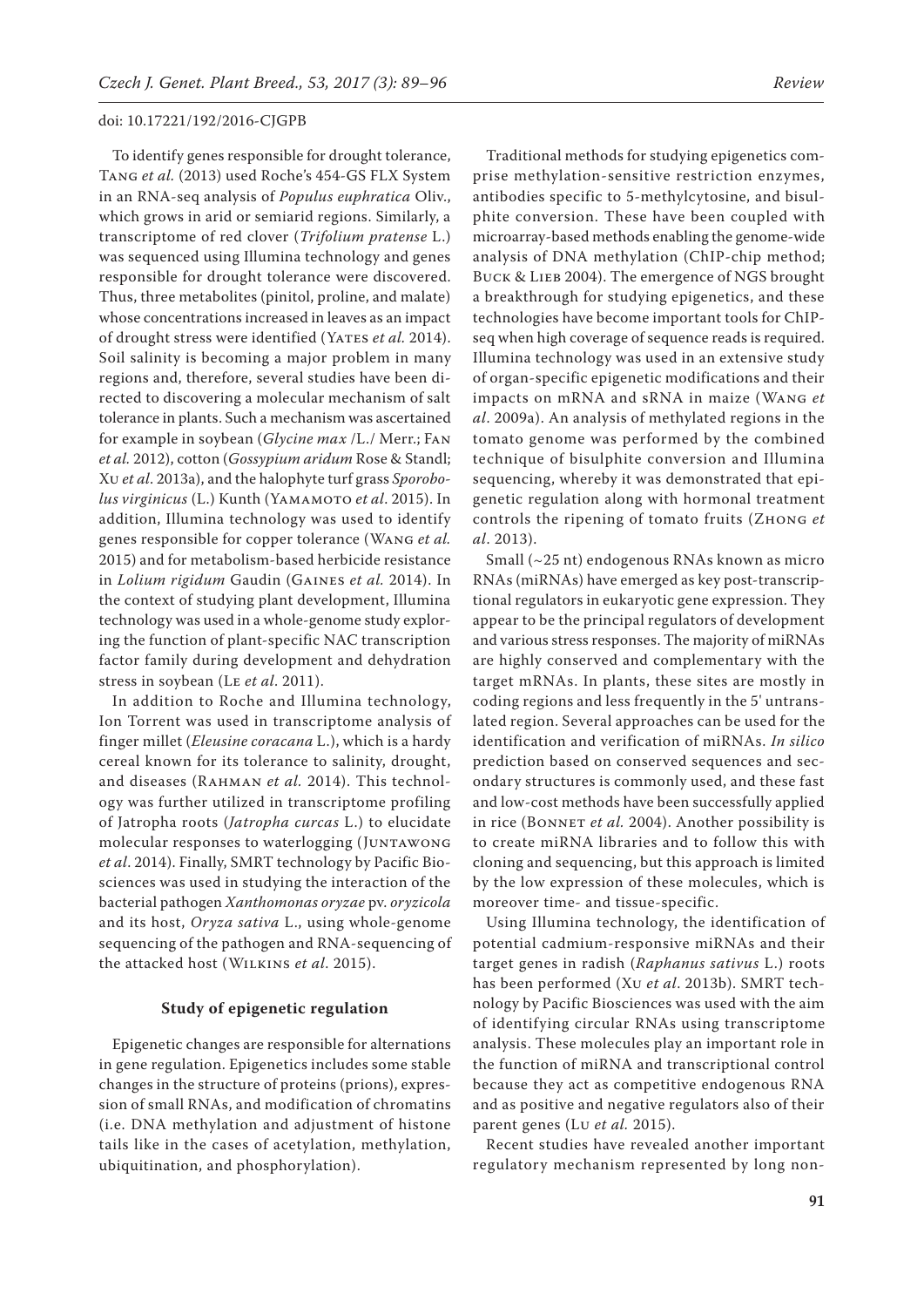coding RNAs (lncRNAs). These RNA molecules are longer than 200 bp and do not encode any protein product. The recent studies have linked them to such processes as gene silencing, flowering time regulation, and abiotic stress responses (Wang *et al*. 2014; Zhang *et al*. 2014). Identification of lncRNAs is performed using tiling array, EST analyses, and RNA sequencing. Recently, these molecules were identified in some crops, including wheat (Xin *et al.* 2011), rape mustard (Yu *et al.* 2013), apple (CELTON *et al*. 2014), and poplar (Shuai *et al*. 2014).

## **Mining of molecular markers**

There are many types of molecular markers, but single-nucleotide polymorphisms (SNP) and simple sequence repeats (SSR) are the most widely used. Mining of molecular markers through NGS was originally limited to model species of *Arabidopsis* and rice. Molecular markers have been gradually discovered even in species without reference genomes, for example in durum wheat (*Triticum durum Desf.*; TREBBI et al. 2011), common bean (*Phaseolus vulgaris* L.; Cortés *et al.* 2011), and red clover (*Trifolium pratense* L.; Ištvánek *et al*. 2014, 2017). Nevertheless, mining of molecular markers in many other economically important species remains limited by the error rate of sequencing techniques due to the incomplete reference genome, content of repetitive elements, or mistakes in sequencing. Therefore, Azam *et al.*  (2012) developed a new approach to searching SNPs in chickpea (*Cicer arietinum* L.) known as coveragebased consensus calling (CbCC). It consists of four freely available tools for local alignment: Maq, Bow-Tie, Novoalign, and SOAP2.

NGS offers several approaches that are capable of simultaneously performing genome-wide SNP discovery and genotyping in a single step. The most frequently used methods of genotyping utilize restriction enzymes to capture the reduced representation of a genome (Miller *et al*. 2007). A new approach known as genotyping-by-sequencing (GBS; POLAND & RIFE 2012) has been developed as a rapid and robust approach to sequencing of multiplexed samples. It combines genome-wide molecular marker discovery and genotyping (Davey *et al.* 2011; Elshire *et al.* 2011). The GBS approach includes the digestion of genomic DNA with restriction enzymes followed by ligation of barcode adapter, PCR amplification, and sequencing of the amplified DNA pool on a single lane of flow cells (He *et al*. 2014).

Its cost-effective nature makes GBS an excellent tool for many applications in breeding inasmuch as it can genotype thousands and even hundreds of thousands of SNPs in crop genomes and populations and then identify SNPs correlated with traits of interest. Thus, marker-assisted selection (MAS) could be widely applied to enhance crop yield, quality, and tolerance to biotic or abiotic stresses.

## **Current demands of plant breeding**

Genome sequencing of important crops is becoming an initial step for ascertainment of the genome and evolution while ensuing resequencing steps allow elucidating genetic variability among individuals. Determination of the sequence further enables the targeted modification of specific genes using genome editing or identification of appropriate mutations in order to obtain a new allelic form.

Typical plant breeding programmes are mostly based on phenotyping, but, due to the growing knowledge of the genetic background of important agronomic traits, there has recently been an urgent demand for genotype-based selection (Myles *et al*. 2010). A key factor in breeding which uses high-throughput sequencing is to associate a large amount of genomic data with systematic characterization of phenotypes for a wide range of traits and conditions. For this purpose, high-throughput phenotyping platforms allow building a non-destructive record for a wide range of phenotypic traits over time using remote sensing and imaging techniques and specific software applications (Tisné *et al*. 2013; Petrozza *et al*. 2014).

There are two main strategies for identifying marker trait associations (MTA). The one exploits the genotyping of an entire segregating population with markers densely covering the whole genome, and following scrutinizing the associations between phenotypic differences and marker genotypes. This approach is time-consuming and extensive, and therefore the acquisition of precise phenotypic data at this scale may be logistically difficult. The other strategy is based on the genotyping of only that part of the population which manifests extreme phenotypes for target traits. MTA is then derived from allelic frequency differences between the groups of plants with contrasting phenotypes. In the last decade, the emerging high-resolution and cost-effective genotyping platforms have offered the opportunity for performing genome-wide association studies (GWAS). In different plant species, GWAS has been widely adopted to overcome some of the limitation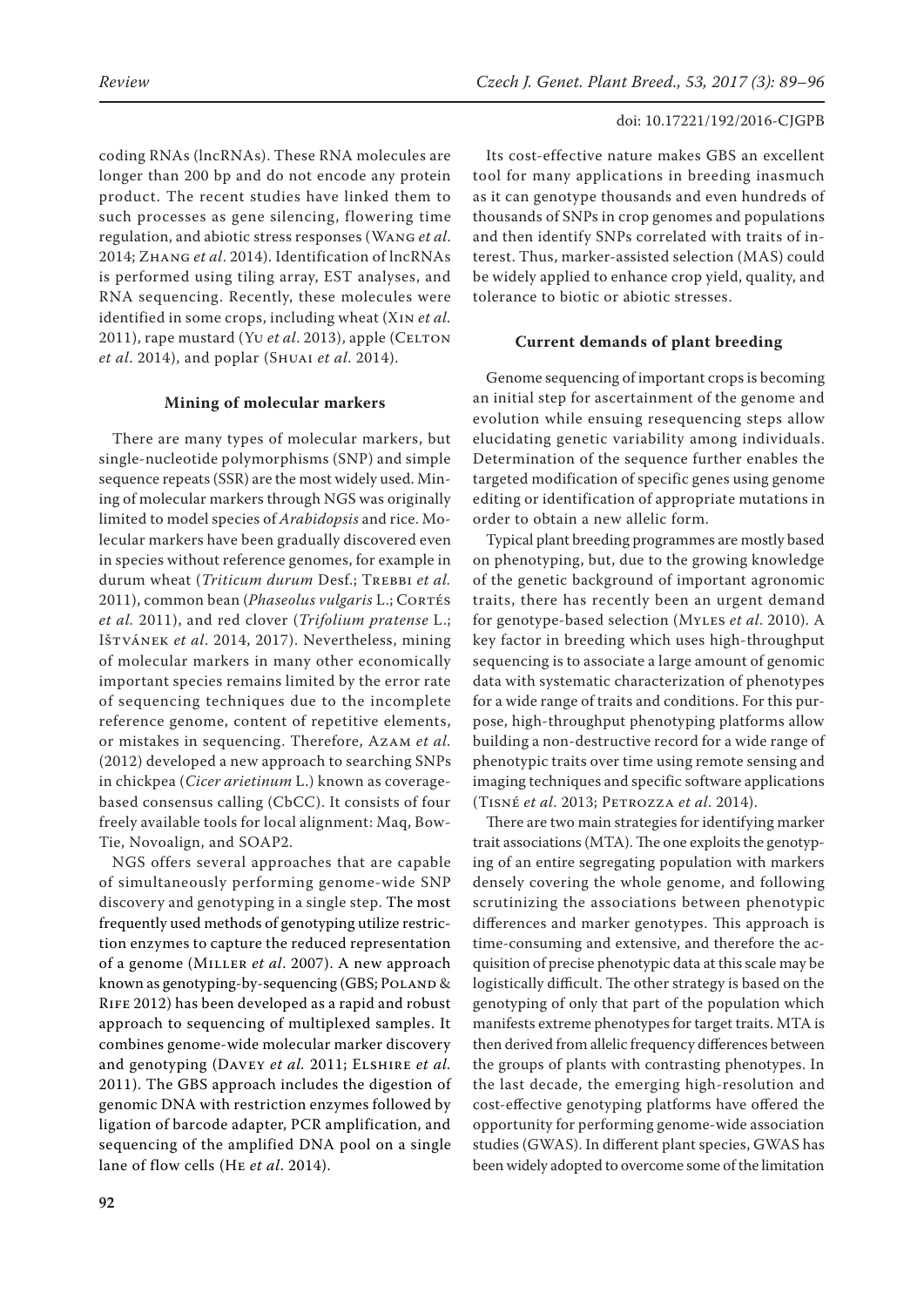inherent in bi-parental linkage mapping (Lehmensiek *et al.* 2009), and it enables the direct utilization of plenty of MTA in crop design, since they are applicable to a wider germplasm base. In spite of many studies done in crops, the expected effect of a candidate gene has been verified only in a few cases (Chen *et al.* 2014) because several independent studies and pieces of evidence are needed for definitively assigning an SNP association signal to a candidate gene.

The next step, after sequencing and MTA detection, is molecular marker-based selection. There exist two main strategies for molecular selection. The one uses molecular markers which are located inside or nearby a locus with the known phenotypic effect, and this process is known as marker-assisted selection (MAS). This approach started to appear in plant breeding as a result of the fact that some traits are difficult to control through the standard phenotypic selection, and the expression of some traits is dependent on environmental conditions or developmental stages (Xu *et al.* 2003). Another complication is difficult maintenance of recessive alleles during backcrossing or pyramiding multiple monogenic traits. This process is utilized in selecting relatively small numbers of genes with the major phenotypic effect. MAS was usually connected with genetic mapping, and this process comprises multiple consecutive steps from development of mapping populations, genetic mapping, and marker validation to MAS application. The following integration of genetic mapping and MAS relied on combining multiple approaches such as linkage disequilibrium analysis of diverse genotypes or advanced backcross mapping (Xu & Crouch 2008). Two major advantages of the integration consist in the ability to carry out MTA using a breeding population and combining MTA development and validation within a single breeding program. In the last decade, MAS was used in several important crops, such as wheat (Kumar *et al.* 2010), apple (Flachowsky *et al*. 2011) or peanut (Chu *et al.* 2011). The other approach exploits all available markers as predictors of the genomic estimated breeding value (GEBV), and it is known as genomic selection (GS). To calculate GEBV, it is necessary to estimate all locus, haplotype and marker effects through the entire genome (Barabaschi *et al.* 2016). The key point is testing of different statistical models using the genotypic and phenotypic data from control populations to find the one which is able to predict GEBV most accurately, and where the correlation between GEBV and true breeding value reaches the highest levels (Heffner *et*  *al.* 2009). This process has been applied successfully even to crops with large and complex genomes, such as maize (WINDHAUSEN *et al.* 2012), wheat (LADO *et al*. 2013), and sugar beet (Würschum *et al*. 2013).

# **Future perspectives in plant breeding**

Another possibility for obtaining new allelic forms is genome editing, which is targeted gene modification to obtain a generation of new allelic variants in the genomes of cultivated individuals. It is supposed that the availability of genome sequences for many important crops, because of using NGS technologies, will facilitate genome editing approaches, because this technology depends on accurate sequence information for precise determination of the target position. Genome editing is based on the induction of double-strand breaks in a targeted locus using sequence-specific nucleases, such as zinc finger nucleases (ZFN) and transcription activator-like effector nucleases (TALEN; Ainley *et al*. 2013). Nuclease-induced breaks result in arrays of mutations (e.g. small insertions or deletions) at specific DNA sites. DNA breaks at multiple sites are also utilized in homologous recombination between chromosomal DNA and foreign donor DNA through the homologous recombination pathway. ZNF-induced mutagenesis for acetolactate synthase genes resulted in herbicide resistance in transformed tobacco plants (Townsend *et al*. 2009), and TALEN-mediated mutagenesis was employed to engineer tomato at genes related to gibberellin signalling (Lor *et al*. 2014).

An alternative genome editing strategy is executed using the CRISPR/Cas9 system. This technology, based on archaeal and bacterial clustered regularly interspaced short palindromic repeats (CRISPR) within the adaptive immune system, utilizes CRISPR-associated (Cas) proteins with endonuclease activity and CRISPR RNAs (crRNAs) with sequence specificity. The key point is to thoroughly select the guide RNA in order to eliminate off-target activity and to ensure sequence specificity. To avoid an increased rate of non-target mutations, it is crucial to regulate Cas9 and gRNA expression. This technology is today in broad use because of its relative simplicity, versatility, and efficiency. In plants, the CRISPR/Cas9 system has been used for example in rice to direct the mutagenesis of genes associated with morphological and quality traits (Shan *et al.* 2013) and in cucumber to develop resistance to *Cucumber vein yellowing virus, Zucchini yellow mosaic virus,* and *Papaya ringspot mosaic virus-W* (Chandrasekaran *et al.* 2016).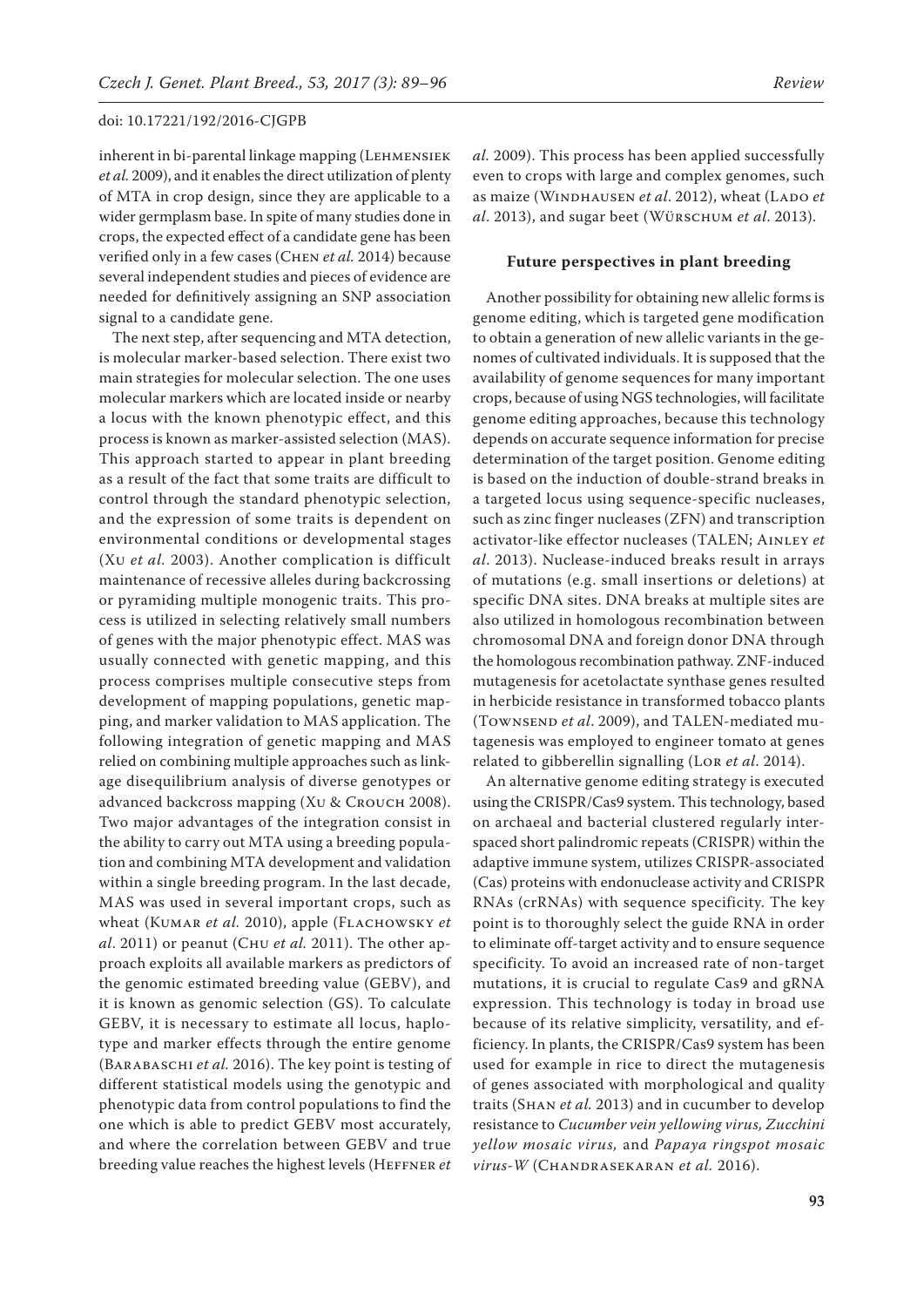*Acknowledgements*. Financial support for this work from Ministry of Agriculture of the Czech Republic (Project No. QI111A019) is gratefully acknowledged.

## **References**

- Ainley W.M., Sastry-Dent L., Welter M.E., Murray M.G., Zeitler B., Amora R., Corbin D.R., Miles R.R., Arnold N.L., Strange T.L., Simpson M.A., Cao Z., Carroll C., Pawelczak K.S., Blue R., West K., Rowland L.M., Perkins D., Samuel P., Dewes C.M., Shen L., Sriram S., Evans S.L., Rebar E.J., Zhang L., Gregory P.D., Urnov D., Webb S.R., Petolino J.F. (2013): Trait stacking via targeted genome editing. Plant Biotechnology Journal, 11: 1126–1134.
- Alagna F., Agostino N.D., Torchia L., Servili M., Rao R., Pietrella M., Giuliano G., Chiusano M.L., Baldoni L., Perrotta G. (2008): Comparative 454 pyrosequencing of transcripts from two olive genotypes during fruit development. BMC Genomics, 10: 399.
- Ando K., Carr K.M., Grumet R. (2012): Transcriptome analyses of early cucumber fruit growth identifies distinct gene modules associated with phases of development. BMC Genomics, 13: 518.
- Azam S., Thakur V., Ruperao P., Shah T., Balaji J., Amindala B., Farmer A.D., Studholme D.J., May G.D., Edwards D., Jones J.D.G., Varshney R.K. (2012): Coverage-based consensus calling (CbCC) of short sequence reads and comparison of CbCC results to identify SNPs in chickpea (*Cicer arietinum*; Fabaceae), a crop species without a reference genome. American Journal of Botany, 99: 186–192.
- Barabaschi D., Tondelli A., Desiderio F., Volante A., Vaccino P., Valè G., Cattivelli L. (2016): Next generation breeding. Plant Science, 242: 3–13.
- Bonnet E., Wuyts J., Rouzé P., Van de Peer Y. (2004): Detection of 91 potential conserved plant microRNAs in *Arabidopsis thaliana* and *Oryza sativa* identifies important target genes. Proceedings of the National Academy of Sciences of the United States of America, 101: 11511–11516.
- Brenner S., Johnson M., Bridgham J., Golda G., Lloyd D. H., Johnson D., Luo S., McCurdy S., Foy M., Ewan M., Roth R., George D., Eletr S., Albrecht G., Vermaas E., Williams S.R., Moon K., Burcham T., Pallas M., DuBridge R.B., Kirchner J., Fearon K., Mao J., Corcoran K. (2000): Gene expression analysis by massively parallel signature sequencing (MPSS) on microbead arrays. Nature Biotechnology, 18: 630–634.
- Buck M.J., Lieb J.D. (2004): ChIP-chip: considerations for the design, analysis, and application of genome-wide chromatin immunoprecipitation experiments. Genomics, 84: 349–360.
- Celton J.M., Gaillard S., Bruneau M., Pelletier S., Aubourg S., Martin-Magniette M.L., Navarro L., Laurens F., Renou J.P.

(2014): Widespread anti-sense transcription in apple is correlated with siRNA production and indicates a large potential for transcriptional and/or posttranscriptional control. The New Phytologist, 203: 287–299.

- Chandrasekaran J., Brumin M., Wolf D., Leibman D., Klap C., Pearlsman M., Sherman A., Arazi T., Gal-On A. (2016): Development of broad virus resistance in nontransgenic cucumber using CRISPR/Cas9 technology. Molecular Plant Pathology, 17: 1140–1153.
- Chen W., Gao Y., Xie W., Gong L., Lu K., Wang W., Li Y., Liu X., Zhang H., Dong H., Zhang W., Zhang L., Yu S., Wang G., Lian X., Luo J. (2014): Genome-wide association analyses provide genetic and biochemical insights into natural variation in rice metabolism. Nature Genetics, 46: 714–721.
- Chu Y., Wu C.L., Holbrook C.C., Tillman B.L., Person G., Ozias-Akins P. (2011): Marker-assisted selection to pyramid Nematode resistance and the high oleic trait in peanut. Plant Genome, 4: 110–117.
- Cortés A.J., Chavarro M.C., Blair M.W. (2011): SNP marker diversity in common bean (*Phaseolus vulgaris* L.). Theoretical and Applied Genetics, 123: 827–845.
- Dassanayake M., Haas J.S., Bohnert H.J., Cheeseman J.M. (2009): Shedding light on an extremophile lifestyle through transcriptomics. The New Phytologist, 183: 764–775.
- Davey J.W., Hohenlohe P.A., Etter P.D., Boone J.Q., Catchen J.M., Blaxter M.L. (2011): Genome-wide genetic marker discovery and genotyping using next-generation sequencing. Nature, 12: 499–510.
- Elshire R.J., Glaubitz J.C., Sun Q., Poland J.A., Kawamoto K., Buckler E.S., Mitchell S.E. (2011): A robust, simple genotyping-by-sequencing (GBS) approach for high diversity species. PLoS ONE, 6: e19379.
- Fan X.D., Wang J.Q., Yang N., Dong Y.Y., Liu L., Wang F.W., Wang N., Chen H., Liu W.C., Sun Y.P., Wu J.Y., Li H.Y. (2012): Gene expression profiling of soybean leaves and roots under salt, saline–alkali and drought stress by highthroughput Illumina sequencing. Gene, 512: 392–402.
- Flachowsky H., Le Roux P.M., Peil A., Patocchi A., Richter K., Hanke M.V. (2011): Application of a high-speed breeding technology to apple (*Malus* × *domestica*) based on transgenic early flowering plants and marker-assisted selection. New Phytologist, 192: 364–377.
- Gaines T.A., Lorentz L., Figge A., Herrmann J., Maiwald F., Ott M.C., Han H., Busi R., Yu Q., Powles S.B., Beffa R. (2014): RNA-Seq transcriptome analysis to identify genes involved in metabolism-based diclofop resistance in *Lolium rigidum*. Plant Journal, 78: 865–876.
- Garnica D.P., Upadhyaya N.M., Dodds P.N., Rathjen J.P. **(**2013): Strategies for wheat stripe rust pathogenicity identified by transcriptome sequencing. PLoS ONE, 8: e67150.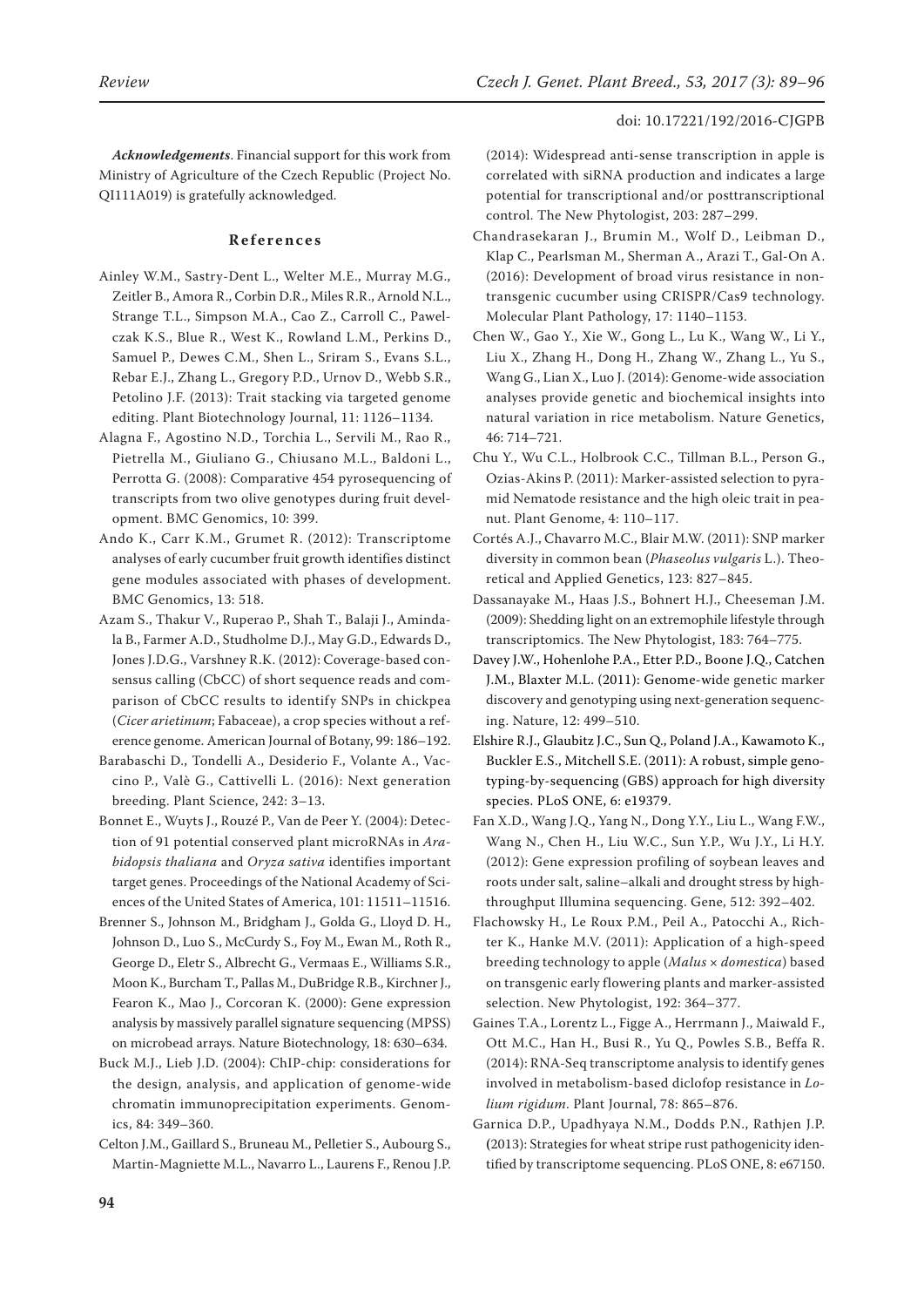- [He](http://frontiersin.org/people/u/169029) J., [Zhao](http://frontiersin.org/people/u/183077) X., [Laroche](http://frontiersin.org/people/u/169207) A., [Lu](http://frontiersin.org/people/u/169165) Z.X., [Liu](http://frontiersin.org/people/u/183082) H., Li Z. (2014): Genotyping-by-sequencing (GBS), an ultimate markerassisted selection (MAS) tool to accelerate plant breeding. Frontiers in Plant Science, 5: 484.
- Heffner E.L., Sorrells M.E., Jannink J.-L. (2009): Genomic selection for crop improvement. Crop Science, 49: 1–12.
- Ištvánek J., Jaroš M., Křenek A., Řepková J. (2014): Genome assembly and annotation for red clover (*Trifolium pratense*; Fabaceae). American Journal of Botany, 101: 327–337.
- Ištvánek J., Dluhošová J., Dluhoš P., Pátková L., Nedělník J., Řepková J. (2017): Gene classification and mining of molecular markers useful in red clover (*Trifolium pratense*) breeding. Frontiers in Plant Science, 8: 367.
- Juntawong P., Sirikhachornkit A., Pimjan R., Sonthirod C., Sangsrakru D., Yoocha T., Tangphatsornruang S., Srinives P. (2014): Elucidation of the molecular responses to waterlogging in Jatropha roots by transcriptome profiling. Frontiers in Plant Science, 5: 658.
- Kamei C.L.A., Severing E.I., Dechesne A., Furrer H., Dolstra O., Trindade L.M. (2016): Orphan Crops Browser: a bridge between model and orphan crops. Molecular Breeding, 36: 9.
- Kumar J., Mir R.R., Kumar N., Kumar A., Mohan A., Prabhu K.V., Balyan H.S., Gupta P.K. (2010): Marker-assisted selection for pre-harvest sprouting tolerance and leaf rust resistance in bread wheat. Plant Breeding, 129: 617–621.
- Kumar S., Banks T.W., Cloutier S. (2012): SNP discovery through next-generation sequencing and its applications. International Journal of Plant Genomics: e831460.
- Lado B., Matus I., Rodríguez A., Inostroza L., Poland J., Belzile F., del Pozo A., Quincke M., Castro M., von Zitzewitz J. (2013): Increased genomic prediction accuracy in wheat breeding through spatial adjustment of field trial data. G3-Genes Genomes Genetics, 3: 2105–2114.
- Le D.T., Nishiyama R., Watanabe Y., Mochida K., Yamaguchi-Shinozaki K., Shinozaki K., Tran L.S. (2011): Genome-wide survey and expression analysis of the plant-specific NAC transcription factor family in soybean during development and dehydration stress. DNA Research, 18: 263–276.
- Lehmensiek A., Bovill W., Wenzl P., Langridge P., Appels R. (2009): Genetic mapping in the triticeae. In: Feuillet C., Muehlbauer G.J. (eds): Genetics and Genomics of the Triticeae. Heidelberg, Springer: 201–236.
- Lor V.S., Starker C.G., Voytas D.F., Weiss D., Olszewski N.E. (2014): Targeted mutagenesis of the tomato PROCERA gene using transcription activator-like effector nucleases. Plant Physiology, 166: 1288–1291.
- Lu T., Cui L., Zhou Y., Zhu Q., Fan D., Gong H., Zhao Q., Zhou C., Zhao Y., Lu D., Luo J., Wang Y., Tian Q., Feng Q., Huang T., Han B. (2015): Transcriptome-wide investigation of circular RNAs in rice. RNA, 21: 2076–2087.
- Miller M.R., Dunham J.P., Amores A., Cresko W.A., Johnson E.A. (2007): Rapid and cost-effective polymorphism iden-

tification and genotyping using restriction site associated DNA (RAD) markers. Genome Research, 17: 240–248.

- Myles S., Chia J., Hurwitz B., Simon C., Zhong G.Y., Buckler E., Ware D. (2010): Rapid genomic characterization of the genus *Vitis*. PLoS ONE, 5: e8219.
- Nigam D., Kavita P., Tripathi R.K., Ranjan A., Goel R., Asif M., Shukla A., Singh G., Rana D., Sawant S.V. (2014): Transcriptome dynamics during fibre development in contrasting genotypes of *Gossypium hirsutum* L. Plant Biotechnology Journal, 12: 204–18.
- Novaes E., Drost D.R., Farmerie W.G., Appas G.J.P., Grattapaglia D., Sederoff R.R., Kirst M. (2008): High-throughput gene and SNP discovery in *Eucalyptus grandis*, an uncharacterized genome. BMC Genomics, 9: 312.
- Petrozza A., Santaniello A., Summerer S., Di Tommaso G., Di Tommaso D., Paparelli E., Piaggesi E., Perata P., Cellini F. (2014): Physiological responses to Megafol treatments in tomato plants under drought stress: a phenomic and molecular approach. Scientia Horticulturae, 174: 185–192.
- Poland J.A., Rife T.W. (2012): Genotyping-by-sequencing for plant breeding and genetics. Plant Genome, 5: 92–102.
- Rahman H., Jagadeeshselvam N., Valarmathi R., Sachin B., Sasikala R., Senthil N., Sudhakar D., Robin S., Muthurajan R. (2014): Transcriptome analysis of salinity responsiveness in contrasting genotypes of finger millet (*Eleusine coracana* L.) through RNA-sequencing. Plant Molecular Biology, 85: 485–503.
- Ray S., Satya P. (2014): Next generation sequencing technologies for next generation plant breeding. Frontiers in Plant Science, 5: 367.
- Shan Q., Wang Y., Li J., Zhang Y., Chen K., Liang Z., Zhang K., Liu J., Xi J.J., Qiu J.L., Gao C. (2013): Targeted genome modification of crop plants using a CRISPR-Cas system. Nature Biotechnology, 7: 686–688.
- Shuai P., Liang D., Tang S., Zhang Z., Ye C.Y., Su Y., Xia X., Yin W. (2014): Genome-wide identification and functional prediction of novel and drought-responsive lincRNAs in *Populus trichocarpa*. Journal of Experimental Botany, 65: 4975–4983.
- Swarbreck S.M., Lindquist E.A., Ackerly D.D., Andersen G.L. (2011): Analysis of leaf and root transcriptomes of soil-grown *Avena barbata* plants. Plant & Cell Physiology, 52: 317–332.
- Tang S., Liang H., Yan D., Zhao Y., Han X., Carlson J.E., Xia X., Yin W. (2013): *Populus euphratica*: the transcriptomic response to drought stress. Plant Molecular Biology, 83: 539–557.
- Tisné S., Serrand Y., Bach L., Gilbault E., Ben Ameur R., Balasse H., Voisin R., Bouchez D., Durand-Tardif M., Guerche P., Chareyron G., Da Rugna J., Camilleri C., Loudet O. (2013): Phenoscope: an automated large-scale phenotyping platform offering high spatial homogeneity. Plant Journal, 74: 534–544.